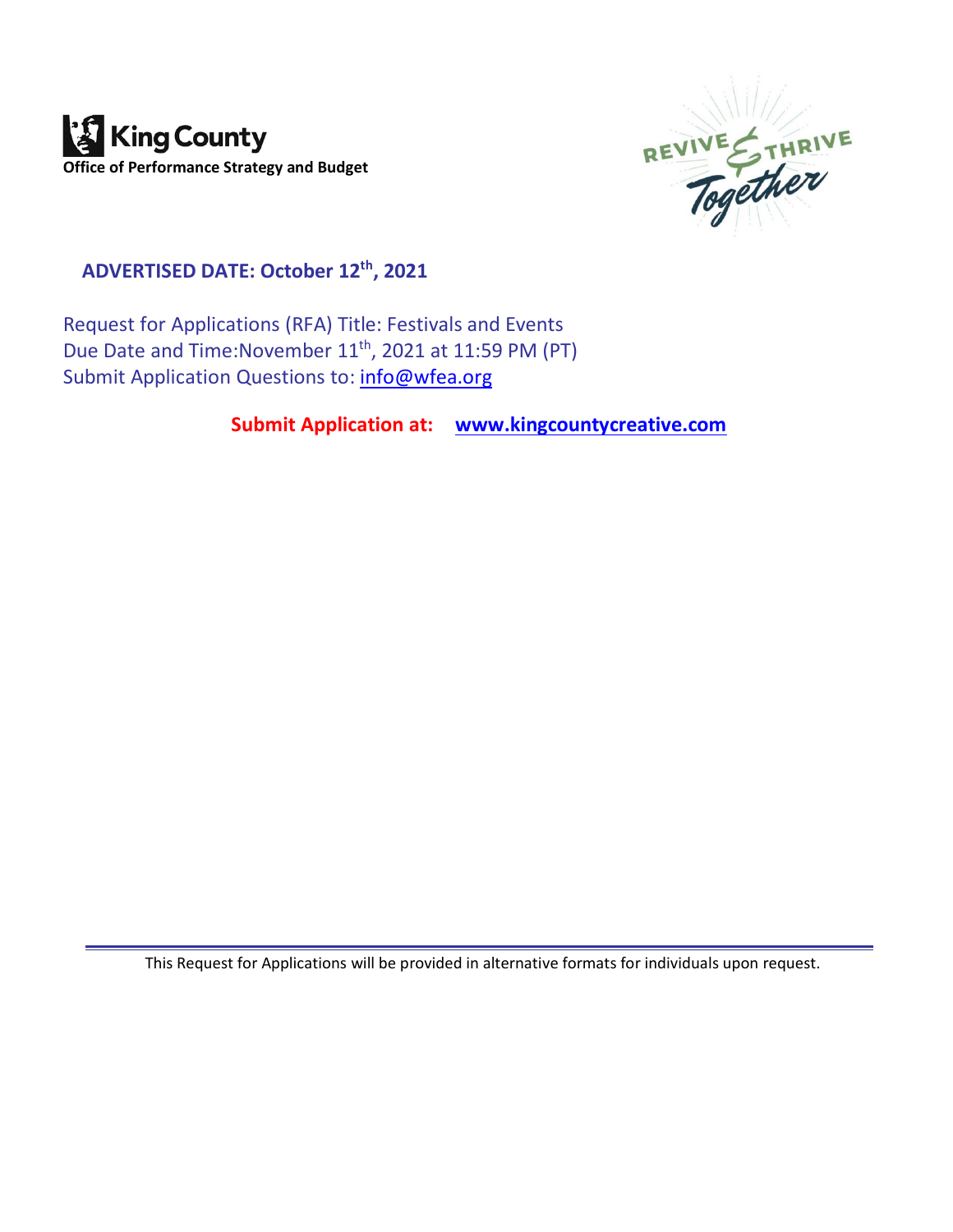#### **DEFINITION OF WORDS AND TERMS APPLICABLE ONLY TO INSTRUCTION OF THE RFA**

Words and terms shall be given their ordinary and usual meanings. Where used in the Agreement documents, the following words and terms shall have the meanings indicated. The meanings shall be applicable to the singular, plural, masculine, feminine and neuter of the words and terms.

| Addendum/Addenda:                                                        | Written additions, deletions, clarification, interpretations, modifications or<br>corrections to the solicitation documents issued by PSB during the Application<br>period and prior to award.                                                                                                                                                                                                                                                                                                         |
|--------------------------------------------------------------------------|--------------------------------------------------------------------------------------------------------------------------------------------------------------------------------------------------------------------------------------------------------------------------------------------------------------------------------------------------------------------------------------------------------------------------------------------------------------------------------------------------------|
| Applicant:                                                               | Individual, association, partnership, firm, company, corporation or a<br>combination thereof, including joint ventures, submitting an Application to<br>perform the Work.                                                                                                                                                                                                                                                                                                                              |
| <b>Application Evaluators:</b>                                           | Team of people appointed by the County to evaluate the Applications, conduct<br>discussions, score the Applications and make recommendations.                                                                                                                                                                                                                                                                                                                                                          |
| <b>Competitive Range:</b>                                                | The Competitive Range consists of the Applicants that have a reasonable<br>chance of selection for award. The Application Evaluators (AE) shall conduct the<br>initial evaluation of the Applications considering price and Evaluation Factors<br>established in the RFA. The Buyer and Project Manager/AE together shall<br>compare the evaluations and determine the Competitive Range. The<br>Competitive Range may be reduced after the evaluation of additional<br>information, and negotiations. |
| Criteria,<br><b>Evaluation Criteria or</b><br><b>Evaluation Factors:</b> | The elements cited in the RFA that the County shall examine to determine the<br>Applicants understanding of the requirements; technical, business and<br>management approach; key personnel; qualification and experience of the<br>Applicant; potential for successfully accomplishing the Agreement; risk<br>allocation and the probable cost to the County.                                                                                                                                         |
| Days:                                                                    | Calendar days.                                                                                                                                                                                                                                                                                                                                                                                                                                                                                         |
| <b>RFA:</b>                                                              | Request for Applications, also known as the solicitation document.                                                                                                                                                                                                                                                                                                                                                                                                                                     |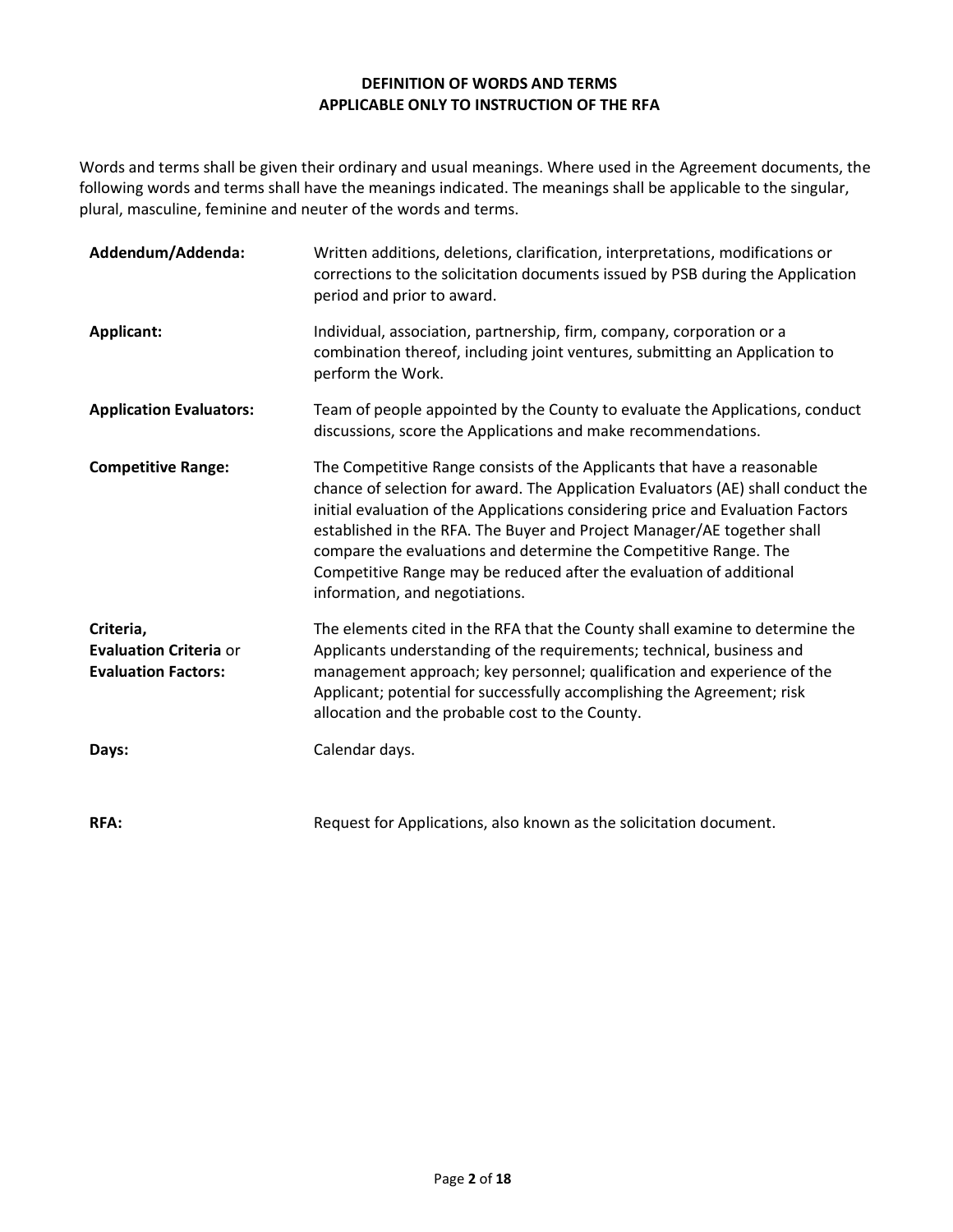#### **SECTION 1: GRANT PROGRAM SCOPE OF WORK**

### **1.1 INTRODUCTION**

King County is launching a one-time grant program to deliver \$1.9 million in relief funds to support the re-opening of festivals and events held within King County.

The Washington Festival & Event Association (WFEA) estimates that King County has sustained economic losses of \$50 million due to event and festival cancellations since March 2020. At least 700 events in King County have been cancelled, including music festivals, cultural festivals, community events, parades, fireworks celebrations, heritage events, film, food and craft festivals, agricultural events, and more. These events and festivals contribute to the cultural fabric and vibrancy of the community and are a critical component of regional tourism and the local economy. Event and festival producers employ thousands of event workers, artists, culture bearers, heritage professionals, and other professionals, including union crews. In addition to the impacts sustained by the event and festival producers and their workforce, countless vendors—many of whom are small business owners and employees—were also impacted by event and festival cancellations, including events vendors, managers, promoters, producers, designers, set-up crews, stage technicians, and events rental providers.

The King County Festivals and Events Grant Program aims to address the needs of event and festival producers seeking to reestablish community activities, events, festivals, and celebrations in a safe environment, while engaging residents and tourists throughout the County and employing event workers, working creatives, and culture bearers.

#### **1.2 OBJECTIVES**

The purpose of the Festivals and Events Grant Program is to support event/festival organizations, eventsbased local businesses, and other events producers adversely impacted by COVID-19 pandemic. Specific objectives include:

- Mitigate revenue losses incurred by the festival and event industries due to the COVID-19 pandemic,
- Provide a safe and flexible environment for those operating, working, and attending the festivals and events in King County, and
- Support job creation and economic recovery for small business vendors and cultural organizations prohibited by state order from doing business since March 13, 2020.

#### **1.3 PROGRAM DESCRIPTION**

This program consists of two categories of grants, to be awarded competitively:

**Large festivals and events** – Events characterized as having an annual operating budget of \$250,000 and more. Applicants in this category can request award amounts of up to \$50,000. A total of \$950,000 will be awarded to events and festivals in this category, with an average award size of \$25,000.

**Small festivals and events** – Events characterized as having an operating budget under \$250,000. Applicants in this category can request award amounts up to \$10,000. A total of \$950,000 will be awarded to events and festivals in this category.

The following types of festival and event organizations will be considered eligible for an award under either grant category. Please note that festivals must be full-scale events of three hours or more.

- Organizers of a festival or event held/to be held within the boundaries of King County. (Only organizers/event responsible parties are eligible to apply.)
- Nonprofit and for-profit festivals and events organizations, chambers of commerce, cities,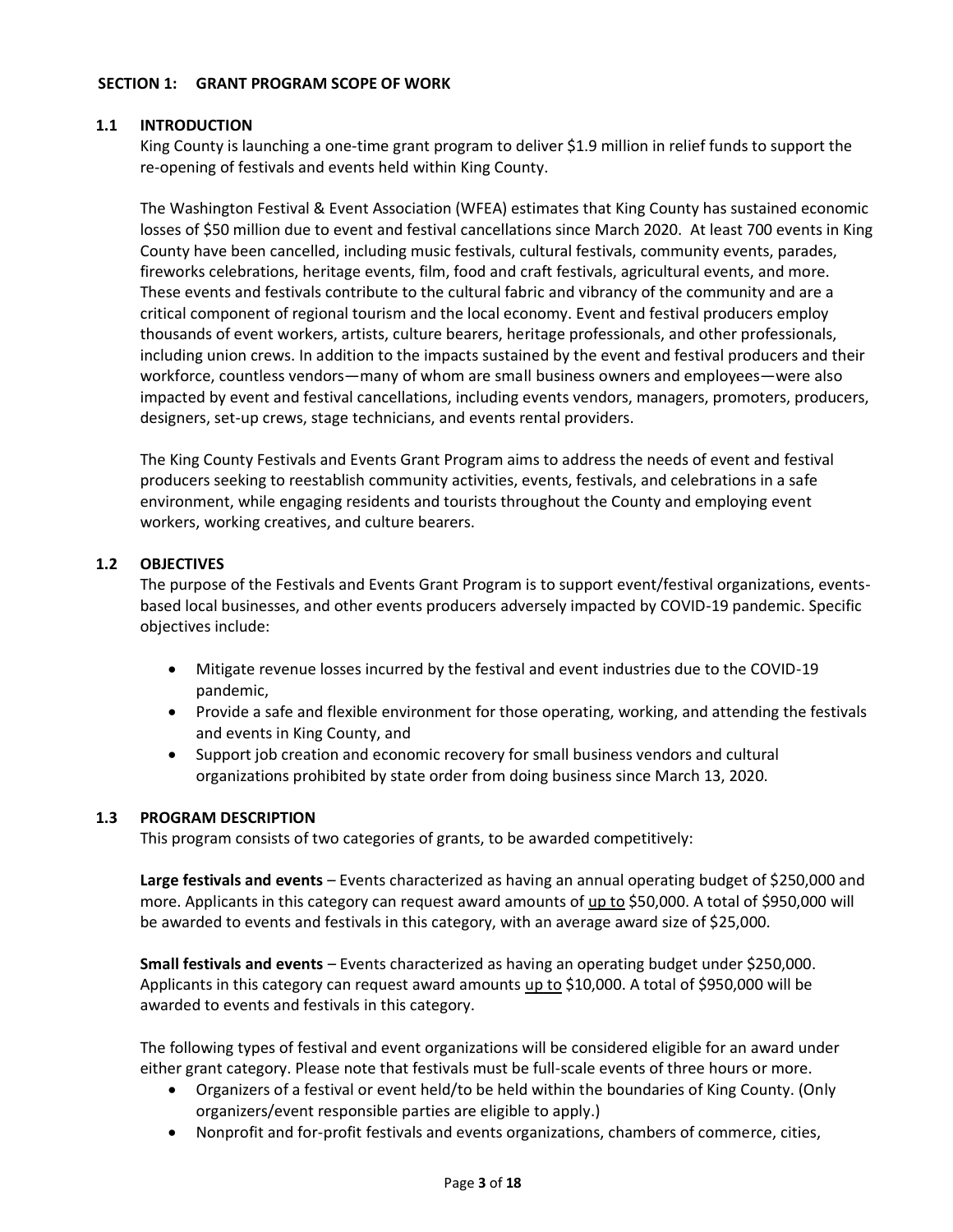tourism entities, tribal entities, or organizations that produce events with paid or volunteerbased staff.

- Festivals and events that cancelled in-person events at least once during the past 16 months and will reopen in 2021 or 2022
- Festivals and events that take place between March 2021–September 1, 2022.
- Festivals and events that are open to the general public.
- Festivals and events that are live, in-person outdoor, outdoor/indoor, or indoor festivals and events.
- Lifestyle events (e.g., running events, bicycling events, and triathlons).

Types of events that **do not qualify for this funding** include events without face-to-face community contact, events already receiving or eligible for other federal ARPA funding for the same purpose or use (e.g., farmer markets, food drives, health fairs and other resourced events), religious events, and business meetings and conferences that include events.

Applications will be rated and selected by an evaluation committee according to the evaluation criteria listed below. Awards will be provided upon submittal of required back-up documentation demonstrating actual revenue loss.

#### **1.4 PERFORMANCE INDICATORS**

Grantees will be asked to track and report on the following indicators:

- Amount of projected and actual lost revenue offset by the grant
- Event turnout, by event
- Number of employees/contractors hired (disaggregated by demographics)
- Amount of investment to make events safer during the pandemic
- Number and location of events during 2022

## **1.5 PROGRAM PERIOD**

Contracts will be signed in February 2022 and will reimburse for revenue loss incurred by eligible organizations from 2019 to 2020 based on tax documentation comparing the two years.

#### **1.6 KEY MILESTONES AND DELIVERABLES**

| <b>RFA</b> issued                                   | October 12, 2021                     |  |  |
|-----------------------------------------------------|--------------------------------------|--|--|
| <b>Applications due</b>                             | November 4, 2021                     |  |  |
| Applications review and evaluation                  | November 15 - December 17, 2021      |  |  |
| Notification to selected and non-selected proposals | Week of December 20, 2021            |  |  |
| Back up documentation submittal                     | December 27, 2021 - January 14, 2022 |  |  |
| Back up documentation review and debarment check    | January 17 - January 31, 2022        |  |  |
| Draft and negotiate contracts                       | January 31 - February 7, 2022        |  |  |
| Contract signing                                    | February 8 - February 18, 2022       |  |  |
| Other monitoring                                    | TBD                                  |  |  |
| Closeout/final narrative report due                 | September 15, 2022                   |  |  |
| Final payment                                       | October 2022                         |  |  |

## **1.7 PROGRAM BUDGET**

In total, \$1.9 million in awards will be made as part of this program to help alleviate the revenue loss from 2019 to 2020. The funds will be distributed in the following categories: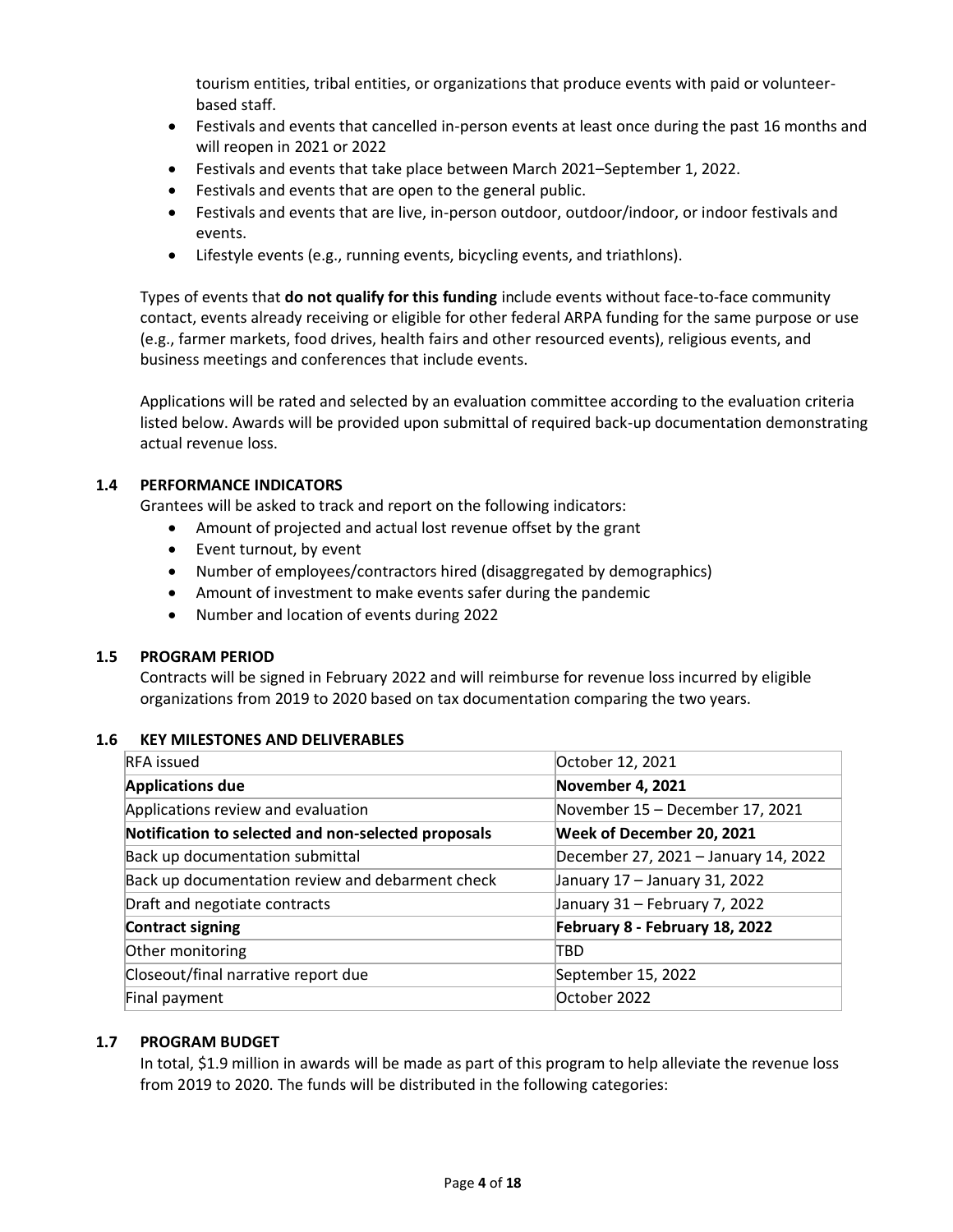| <b>TOTAL:</b>                                                    | \$1.9 million |
|------------------------------------------------------------------|---------------|
| Small events - with an operating budget under \$250,000 per year | \$950,000     |
| Large events - with an operating budget over \$250,000 per year  | \$950,000     |

- The funding amount of each award will be determined based on the total number of applications received, the total amount requested by applicants, and the evaluation score (see below for more detail on the evaluation criteria and application scoring).
- Grant awards will be based on loss of revenue. Revenue loss will be assessed by reviewing gross revenue as reported on 2019 and 2020 Form 990s or Form 1040s for each organization.
- 90% of award will be disbursed upon contract signing. Awards will be provided upon submittal of required back-up documentation demonstrating actual revenue loss. The remaining 10% will be disbursed upon receipt and acceptance of the closeout/final report.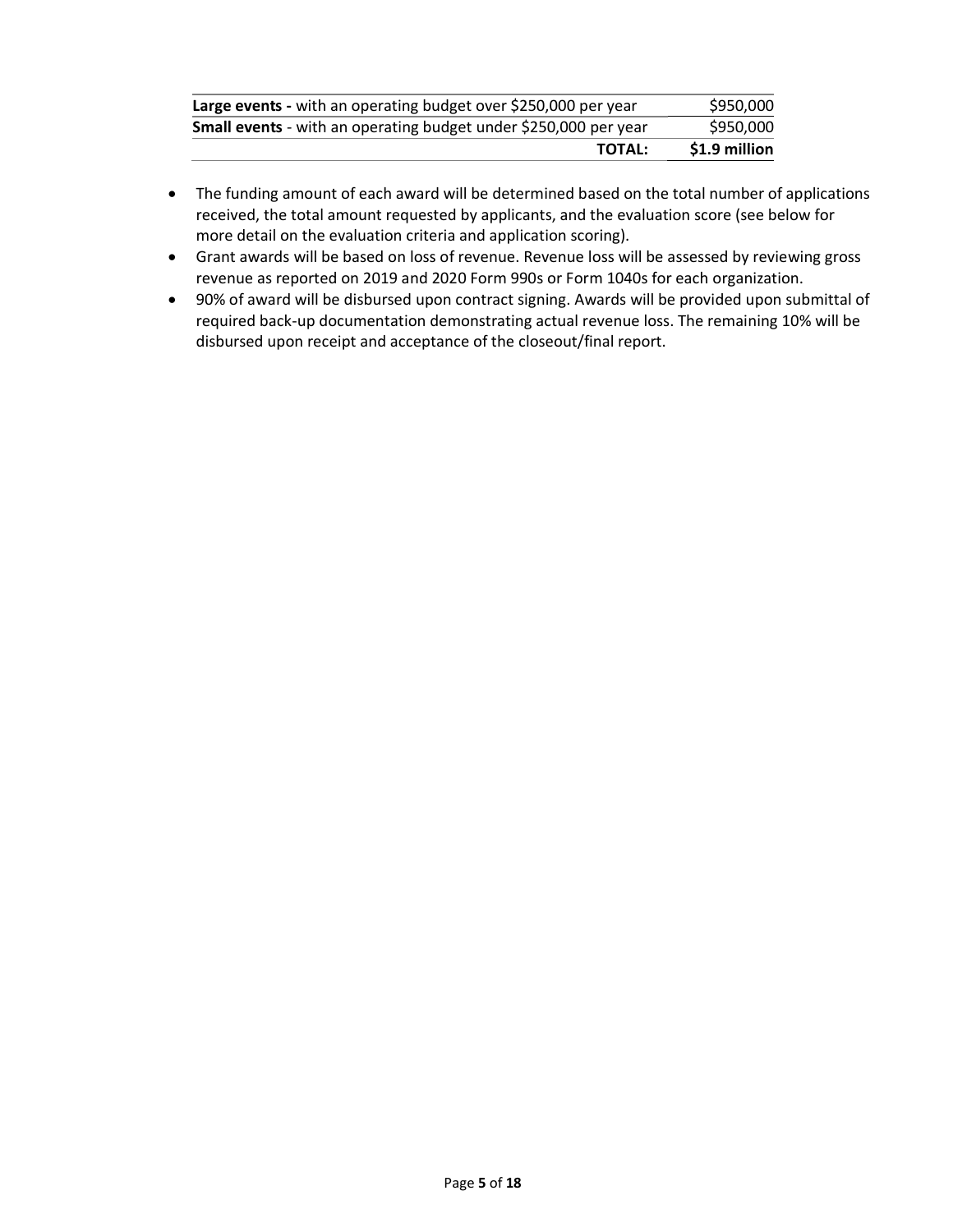#### **SECTION 2: APPLICATION INSTRUCTIONS**

## **2.1 Application Submission**

Applicants must use the application form available on the county's website at [www.kingcountycreative.com.](http://www.kingcountycreative.com/) Applications must be filled out fully and completely including all required document uploads.

Applications will only be accepted from Applicants able to complete the delivery of goods or services described in the specifications. Joint ventures shall submit one Application for the team, with accompanying proof of the joint venture agreement.

## **2.2 Late Applications**

Applications and modifications of Applications received after the exact hour and date specified for receipt will not be considered.

# **2.3 Cancellation of RFA or Postponement of Application Opening**

The County reserves the right to cancel this RFA at any time. The County may change the date and time for submitting Applications prior to the date and time established for submittal.

# **2.4 Addenda**

If at any time, the County changes, revises, deletes, clarifies, increases, or otherwise modifies the RFA, the County will issue a written Addendum to the RFA.

# **2.5 Questions and Interpretation of the RFA**

No oral interpretations of the RFA will be made to any Applicant. All questions and any explanations must be requested in writing and directed to the email identified on page 1 of this RFA no later than the deadline for questions specified in Section 1.6 above. Oral explanations or instructions are not binding. Any information modifying a solicitation will be furnished to all Applicants by addendum. Communications concerning this Application, with other than the listed Contract Specialist may cause the Applicant to be disqualified.

# **2.6 Examination of Application and Agreement Documents**

The submission of an Application shall constitute an acknowledgement upon which the County may rely that the Applicant has thoroughly examined and is familiar with all requirements and documents pursuant with the RFA, including any addenda and has reviewed and inspected all applicable statutes, regulations, ordinances and resolutions addressing or relating to the goods or services to be provided hereunder.

The failure of an Applicant to comply with the above requirement shall in no way relieve the Applicant from any obligations with respect to its Application or to any Agreement awarded pursuant to this RFA. No claim for additional compensation shall be allowed which is based upon a lack of knowledge or misunderstanding of this RFA.

## **2.7 Cost of Applications**

The County is not liable for any costs incurred by Applicant in the preparation and evaluation of Applications submitted. Samples of items required must be submitted to location and at time specified.

# **2.8 Modifications of Application or Withdrawal of Application Prior to Application Due Date**

At any time before the time and date set for submittal of Applications, an Applicant may submit a modification of an Application previously submitted to the County. All Application modifications shall be made in writing, executed and submitted in the same form and manner as the original Application.

Applications may be withdrawn by written notice received prior to the exact hour and date specified for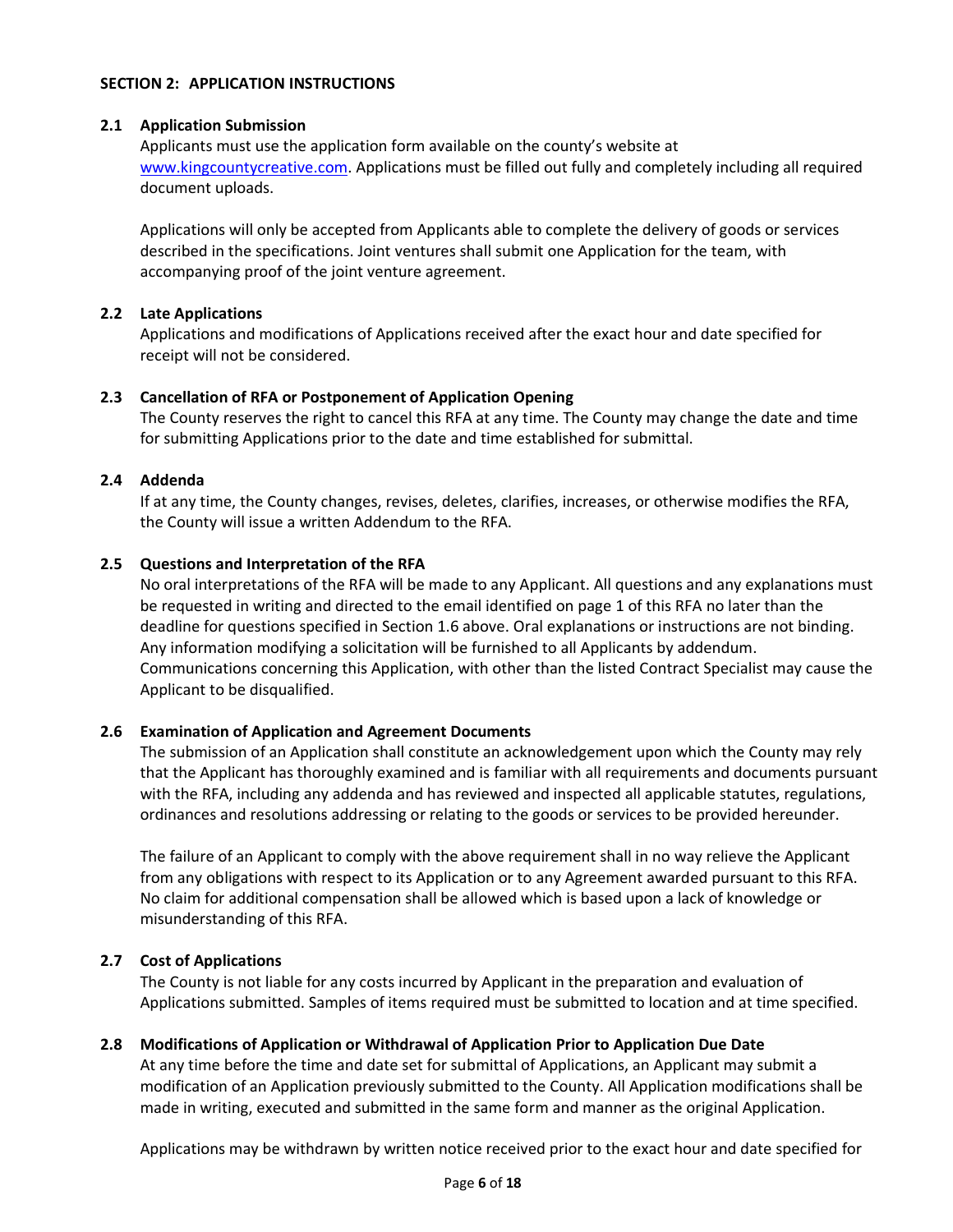receipt of Applications. An Application also may be withdrawn in person by an Applicant or authorized representative provided their identity is made known and they sign a receipt for the Application, but only if the withdrawal is made prior to the exact hour and date set for receipt of Applications. All requests for modification or withdrawal of Applications, whether in person or written, shall not reveal the amount of the original Application.

# **2.9 Application Withdrawal after Public Opening**

Except for claims of error granted by the County, no Applicant may withdraw an Application after the date and time established for submitting Applications, or before the award and execution of an Agreement pursuant to this RFA, unless the award is delayed for a period exceeding the period for Application effectiveness.

Requests to withdraw an Application due to error must be submitted in writing along with supporting evidence for such claim for review by the County. Evidence must be delivered to the County within two (2) Days after request to withdraw. The County reserves the right to require additional records or information to evaluate the request. Any review by the County of an Application and/or any review of such a claim of error, including supporting evidence, creates no duty or liability on the County to discover any other Application error or mistake, and the sole liability for any Application error or mistake rests with the Applicant.

# **2.10 Error and Administrative Corrections**

The County shall not be responsible for any errors in Applications. Applicants shall only be allowed to alter Applications after the submittal deadline in response to requests for clarifications or Best and Final Offers by the County. The County reserves the right to allow corrections or amendments to be made that are due to minor administrative errors or irregularities, such as errors in typing, transposition or similar administrative errors.

## **2.11 Application Content Requirements**

At the time of application, the following items are required:

- Responses to application questions
- Upload of all documents referenced in, or substantiating responses to, the application questions

Following notification of selection for award, the following items will be required prior to execution of an agreement:

- Budget Proposal on provided ARPA CLFR PSB Application Budget Excel File (Instructions provided in Section 2.14)
- Budget Narrative on provided ARPA CLFR PSB Application Budget Narrative Word File (Instructions provided in Section 2.14)
- Taxes
- General Ledger

## **2.12 Budget Proposal/Request Instructions**

The budget proposal must include two documents:

- Budget Narrative (Word File) that follows the provided "ARPA CLFR PSB Application Budget Narrative" template.
- Budget (Excel file) that follows the provided "ARPA CLFR PSB Application Budget" template.

King County will evaluate the budget/grant amount requested by the applicant to determine:

- Whether the costs included in the application are allowable in accordance with the cost principles found in 2 CFR 200 Subpart E;
- Whether the applicant's plans will achieve the program objectives with reasonable economy and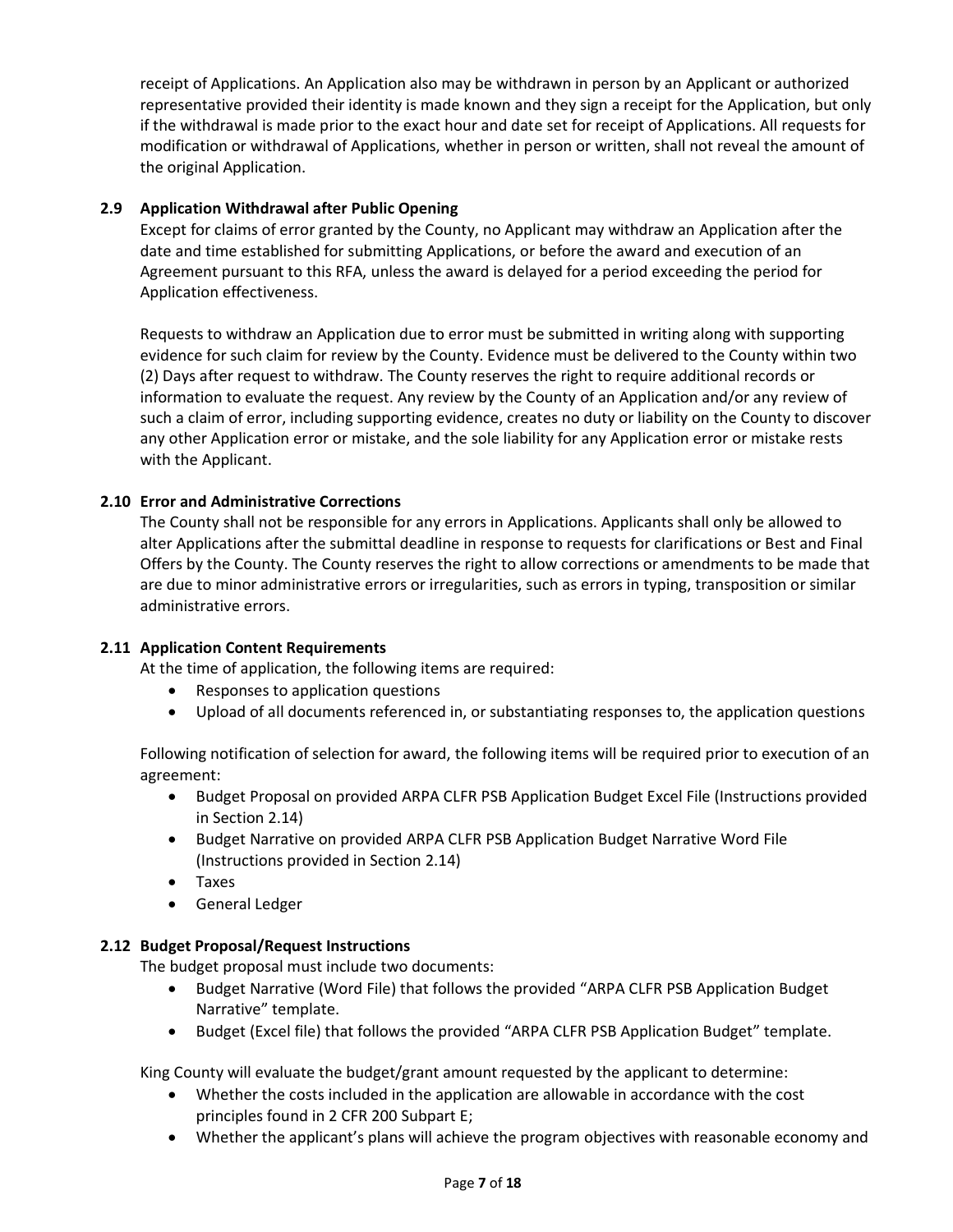efficiency; and

• The applicant's ability to perform the activities within the requested amount.

Proposed cost share, if provided, will be reviewed for compliance with the standards set forth in 2 CFR 200.306 and 2 CFR 700.10.

The *Budget Narrative* must contain sufficient detail to allow King County to understand the proposed costs. The Applicant must ensure the budgeted costs address King County reporting and other compliance requirements set forth in this grant solicitation. The Budget Narrative must be thorough, including assumptions and sources for costs to support King County's determination that the proposed costs are fair and reasonable.

The *Budget* must be submitted with visible formulas and references and must be broken out by project period, including itemization of the requested ARPA CLFR PSB grant award and other funding sources for the program amounts. Files must not contain any hidden or otherwise inaccessible cells. The Budget must include the following, at a minimum:

- Summary Budget, inclusive of all program costs (federal and non-federal), broken out by pre-filled specified major budget category and by pre-filled specified grant periods for activities implemented by the Applicant and any potential sub-applicants for the entire period of the program.
- Detailed Budget, including a breakdown by provided grant period, sufficient to allow King County to determine that the costs represent a realistic and efficient use of funding to implement the applicant's program and are allowable in accordance with the cost principles found in 2 CFR 200 Subpart E.

The Detailed Budget must adhere to the following budget categories and provide the listed information, at a minimum:

Salaries and Benefits - Must be proposed consistent with 2 CFR 200.430 Compensation - Personal Services and 2 CFR 200.431 Compensation - Fringe Benefits. The Applicant's budget must include position title, salary rate, level of effort, and salary escalation factors for each position over the specified grant periods. Benefits, when proposed, must be broken down by specific type and by position. Applicants must explain all assumptions in the Budget Narrative. The Budget Narrative must demonstrate that the proposed compensation is reasonable for the services rendered and consistent with what is paid for similar work in other activities of the applicant. Applicants must provide their established written policies on personnel compensation. If the Applicant's written policies do not address a specific element of compensation that is being proposed, the Budget Narrative must describe the rationale used and supporting market research.

Procurement or Rental of Goods (Equipment & Supplies), Services, and Real Property – Must include information on estimated types of equipment, models, supplies and the cost per unit and quantity. The Budget Narrative must include the purpose of the equipment and supplies and the basis for the estimates. The Budget Narrative must support the necessity of any rental costs and reasonableness in light of such factors as: rental costs of comparable property, if any; market conditions in the area; alternatives available; and the type, life expectancy, condition, and value of the property leased.

Subawards (if applicable) – Specify the budget for the portion of the program to be passed through to any subrecipients. See 2 CFR 200.330 for assistance in determining whether the sub-tier entity is a subrecipient or contractor. The subrecipient budgets must align with the same requirements as the Applicant's budget.

Other Direct Costs – This may include other costs not elsewhere specified, such as report preparation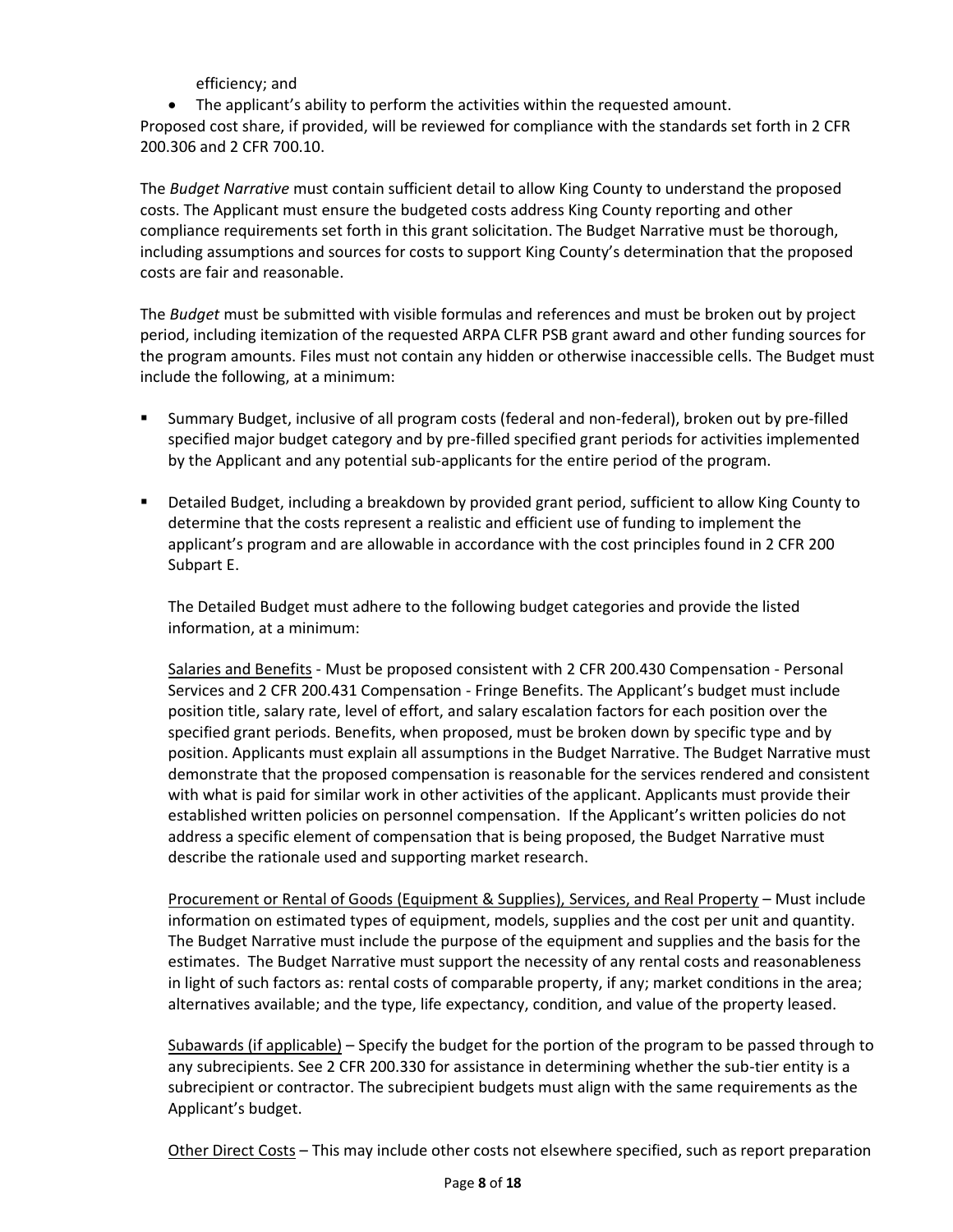costs, passports and visas fees, medical exams and inoculations, as well as any other miscellaneous costs which directly benefit the program proposed by the applicant. The applicant should indicate the subject, venue and duration of any proposed conferences and seminars, and their relationship to the objectives of the program, along with estimates of costs. Otherwise, the narrative should be minimal.

Indirect Costs - Applicants must indicate whether they are proposing indirect costs or will charge all costs directly. In order to better understand indirect costs please see Subpart E of 2 CFR 200.414. The application must identify which approach they are requesting and provide the applicable supporting information. Below are the most commonly used Indirect Cost Rate methods:

| <b>Method</b>                               | Eligibility      | <b>Initial Application Requirements</b>                    |  |  |  |
|---------------------------------------------|------------------|------------------------------------------------------------|--|--|--|
| Direct Charge Only<br>Any applicant         |                  | - See above on direct costs                                |  |  |  |
| <b>Negotiated Indirect</b><br>Any applicant |                  | - If the applicant has a current NICRA, submit your        |  |  |  |
| Cost Rate                                   | with a NICRA     | approved NICRA and the associated disclosed practices.     |  |  |  |
| Agreement (NICRA)                           | issued by a USG  | - Provide the contact information for the approving USG    |  |  |  |
|                                             | agency           | agency.                                                    |  |  |  |
| De minimis rate of                          | Any applicant    | - Costs must be consistently charged as either indirect or |  |  |  |
| that has never<br>10% of modified           |                  | direct costs but may not be double charged or              |  |  |  |
| total direct costs                          | received a NICRA | inconsistently charged as both.                            |  |  |  |
| (MTDC)                                      |                  | - If chosen, this methodology must be used consistently    |  |  |  |
|                                             |                  | for all Federal awards until such time as a non-Federal    |  |  |  |
|                                             |                  | entity chooses to negotiate an indirect rate, which the    |  |  |  |
|                                             |                  | non-Federal entity may apply to do at any time.            |  |  |  |
|                                             |                  | - The applicant must describe which cost elements it       |  |  |  |
|                                             |                  | charges indirectly vs. directly.                           |  |  |  |
|                                             |                  | - See 2 CFR 200.414(f) for further information.            |  |  |  |

# **2.13 Compliance with RFA Terms, Attachments and Addenda**

The County intends to award an Agreement based on the terms, conditions, attachments and addenda contained in this RFA. Applicants shall submit Applications, which respond to the requirements of the RFA.

Applicants are strongly advised not to take exceptions to the terms and conditions, attachments and addenda; exceptions may result in rejection of the Application. An exception is not a response to an Application requirement. If an exception is taken, a "Notice of Exception" must be submitted with the Application. The "Notice of Exception" must identify the specific point or points of exception and provide an alternative.

The County reserves the right to reject any Application for any reason including, but not limited to, the following:

- An Application is incomplete, obscure, irregular or lacking necessary detail and specificity;
- An Application has qualifications, limitations, exceptions, or provisions attached to it;
- An Applicant (in the sole judgment of the County) lacks the qualifications or responsibility necessary to perform the Work;
- An Applicant is not registered or licensed as may be required by the laws of the state of Washington or local government agencies;
- An Applicant is not approved as being compliant with the requirements for equal employment opportunity;
- An Application for which an Applicant fails or neglects to complete and submit any qualifications information within the time specified by the County.

The County may, at its sole discretion, determine that an Application with a "Notice of Exception" merits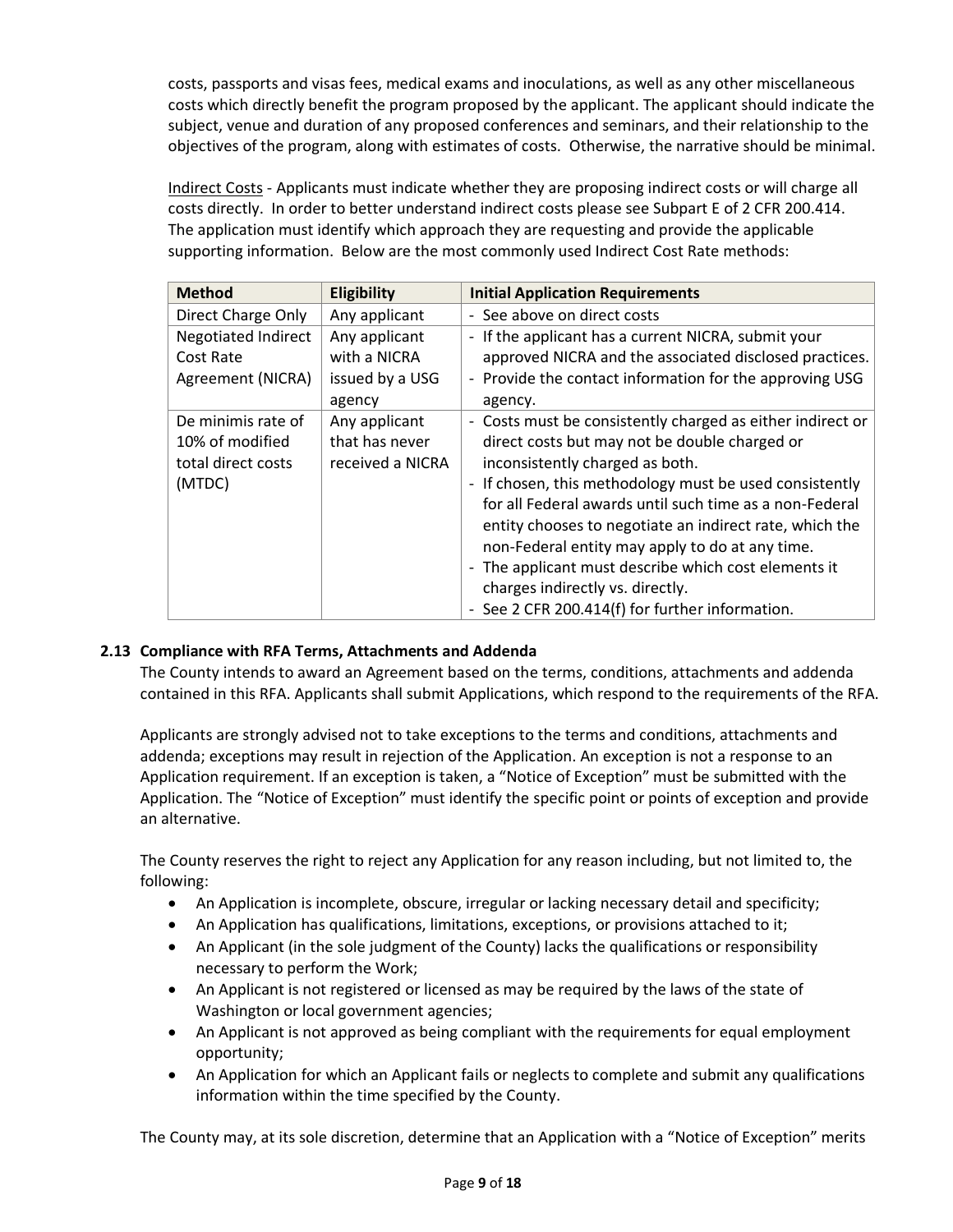evaluation. An Application with a "Notice of Exception" not immediately rejected may be evaluated, but its competitive scoring shall be reduced to reflect the importance of the exception. Evaluation and negotiation shall only continue with the Applicant if the County determines that the Application continues to be advantageous to the County.

In consideration for the County's review and evaluation of its Application, the Applicant waives and releases any claims against the County arising from any rejection of any or all Applications, including any claim for costs incurred by Applicants in the preparation and presentation of Applications submitted in response to this RFA.

Applications shall address all requirements identified in this RFA. In addition, the County may consider Application alternatives submitted by Applicants that provide cost savings or enhancements beyond the RFA requirements. Application alternatives may be considered if deemed to be in the County's best interests. Application alternatives shall be clearly identified.

# **2.14 Collusion**

If the County determines that collusion has occurred among Applicants, none of the Applications from the participants in such collusion shall be considered. The County's determination shall be final.

# **2.15 Procedure When Only One Application Is Received**

If the County receives a single responsive, responsible Application, the County may request an extension of the Application acceptance period and/or conduct a price or cost analysis on such Application. The Applicant shall promptly provide all cost or pricing data, documentation and explanation requested by the County to assist in such analysis. By conducting such analysis, the County shall not be obligated to accept the single Application; the County reserves the right to reject such Application or any portion thereof.

## **2.16 Appeal Procedures**

PSB will notify all respondents in writing of the acceptance or rejection of the response or Application and, if appropriate, the level of funding to be allocated. Written notification will be via email to the email address submitted on the Application response form. Any applicant wishing to appeal the decision must do so in writing within four (4) working days of the email notification of PSB's decision. An appeal must clearly state a rationale based on one or more of the following criteria:

- Violation of policies or guidelines established in this RFA.
- Failure to adhere to published criteria and/or procedures in carrying out the RFA process.

Appeals must be sent by email to the Contract Specialist indicated on the cover page. PSB will review the written appeal and may request additional oral or written information from the appellant organization. PSB will send a written decision to the email address submitted on the Application response form. This decision is final.

## **2.17 Inclusion of Federal Funds**

- **E** All recipients must be eligible to receive federal funds and must not appear on suspension and debarment/excluded parties lists.
- **■** The Agreement awarded via this RFA will include Federal funding as noted in the Sample Grant Agreement/Contract Package (Appendix B).
- All recipients receiving, in aggregate, federal awards equal to or greater than \$30,000 (contractor or subrecipient) must obtain a Universal Identifier from the System for Award Management (SAM) by registering with SAM.gov.
- Registration with SAM.gov is not required for recipients of awards or subawards who are receiving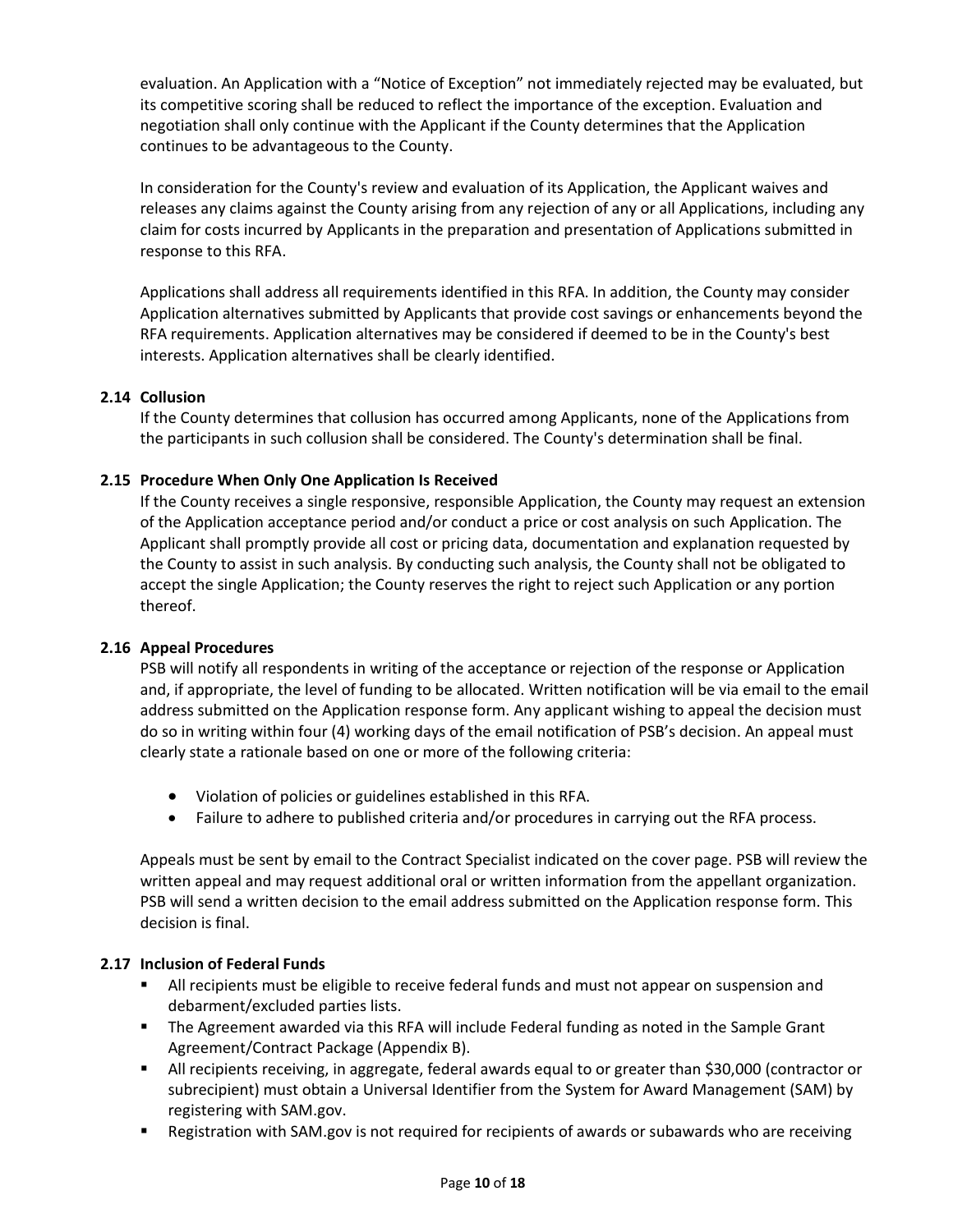assistance as a natural person, or those with a special exemption from a federal awarding agency.

- **•** For contracts, grants, transfers made to other government entities, loans, direct payments, and payments to individuals that are *below \$50,000*, aggregate reporting is required.
- For each Contract, Grant, Loan, Transfer, or Direct Payment *greater than or equal to \$50,000*, King County is required to report following information to the U.S. Treasury:
	- o Subrecipient identifying and demographic information (e.g., DUNS number and location),
	- o Award number (e.g., Award number, Contract number, Loan number),
	- o Award date, type, amount, and description,
	- o Award payment method (reimbursable or lump sum payment(s)),
	- o For loans, expiration date (date when loan expected to be paid in full),
	- o Primary place of performance,
	- o Related project name(s),
	- o Related project identification number(s) (created by the recipient),
	- o Period of performance start and end dates,
	- o Quarterly obligation amount,
	- o Quarterly expenditure amount,
	- o Additional programmatic performance indicators (see Section 1 Grant Program Scope of Work).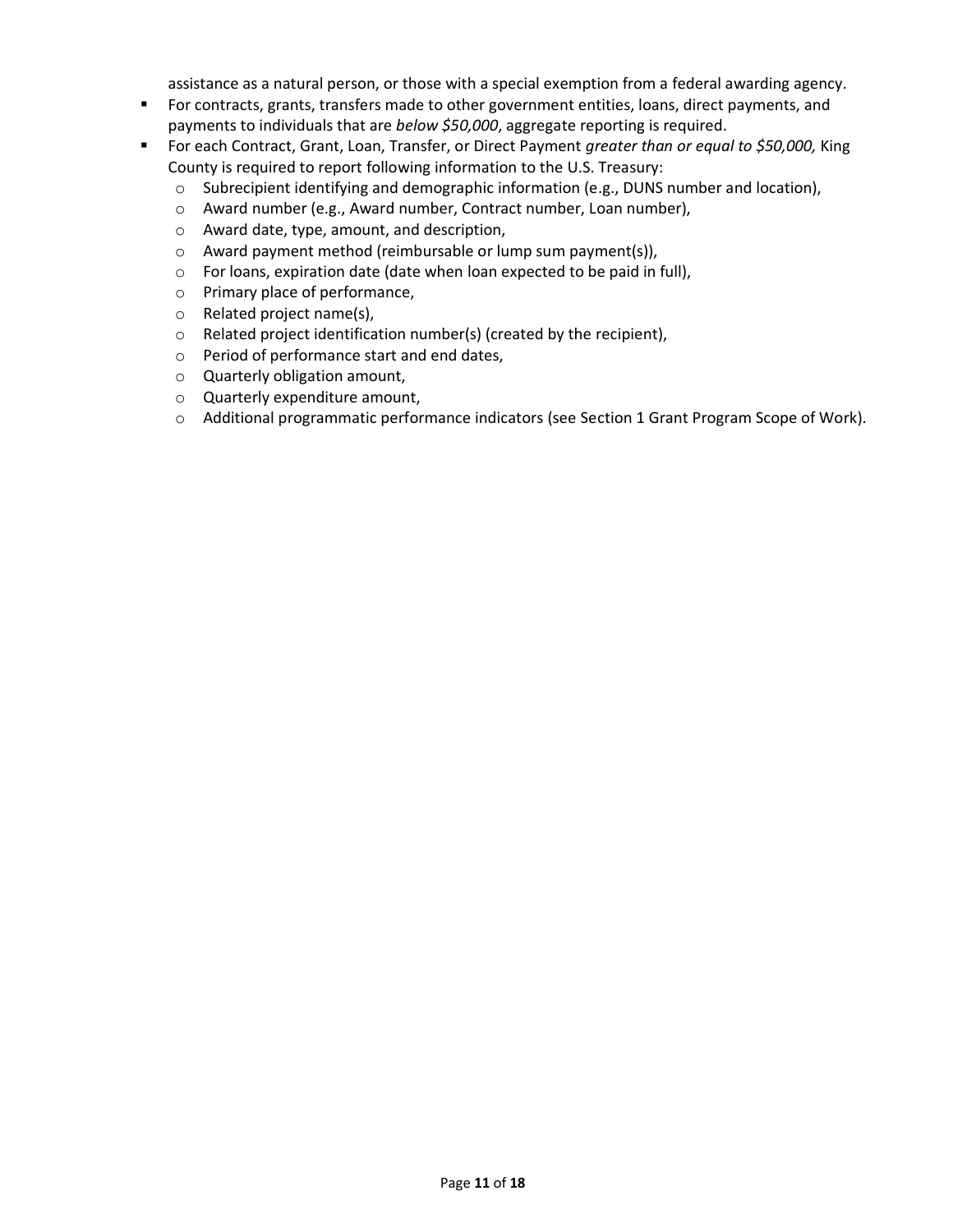#### **SECTION 3: APPLICATION EVALUATION AND AGREEMENT AWARD**

# **3.1 Application Evaluation**

- A. The County will evaluate Applications using the criteria set forth in this RFA. If deemed necessary, written and/or oral discussions, site visits or any other type of clarification of Application information may be conducted with those Applicants whose Applications are found to be potentially acceptable. Identified deficiencies, technical requirements, terms and conditions of the RFA, costs or prices, and clarifications may be included among the items for discussion. The discussions are intended to give Applicants a reasonable opportunity to resolve deficiencies, uncertainties and clarifications as requested by the County and to make the cost, pricing or technical revisions required by the resulting changes. In addition, the County may request additional business and administrative information.
- B. The County may find that an Applicant appears fully qualified to perform the Agreement or it may require additional information or actions from an Applicant. In the event the County determines that the Application is not within the Competitive Range the County shall eliminate the Application from further consideration.
- C. The evaluation of Applicants' Applications and additional information may result in successive reductions of the number of Applications that remain in the Competitive Range. If applicable to the solicitation, the firms remaining in the Competitive Range may be invited to continue in the Application evaluation process, and negotiations.
- D. The County may enter negotiations with one or more Applicants to finalize Agreement terms and conditions. Negotiation of an Agreement shall be in conformance with applicable federal, state and local laws, regulations and procedures. The objective of the negotiations shall be to reach agreement on all provisions of the proposed Agreement. In the event negotiations are not successful, the County may reject Applications.
- E. Agreement award, if any, shall be made by the County to the responsible Applicant whose Application best meets the requirements of the RFA, and is most advantageous to the County, taking into consideration all established evaluation factors. The County shall have no obligations until an Agreement is signed between the Applicant and the County. The County reserves the right to award one or more agreements as it determines to be in its best interest.

## **3.2 Responsive and Responsible**

*Responsive:* The County will consider all the material submitted by the Applicant, and other evidence it may obtain otherwise, to determine whether the Applicant is in compliance with the terms and conditions set forth in this RFA.

*Responsible:* In determining the responsibility of the Applicant, the County may consider:

- the ability, capacity and skill to perform the Agreement and provide the service required;
- the character, integrity, reputation, judgment and efficiency;
- financial resources to perform the Agreement properly and within the times proposed;
- the quality and timeliness of performance on previous agreements with the County and other agencies, including, but not limited to, the effort necessarily expended by the County and other agencies in securing satisfactory performance and resolving claims;
- compliance with federal, state and local laws and ordinances relating to public contracts;
- other information having a bearing on the decision to award the Agreement.

Failure of an Applicant to be deemed responsible or responsive may result in the rejection of an Application.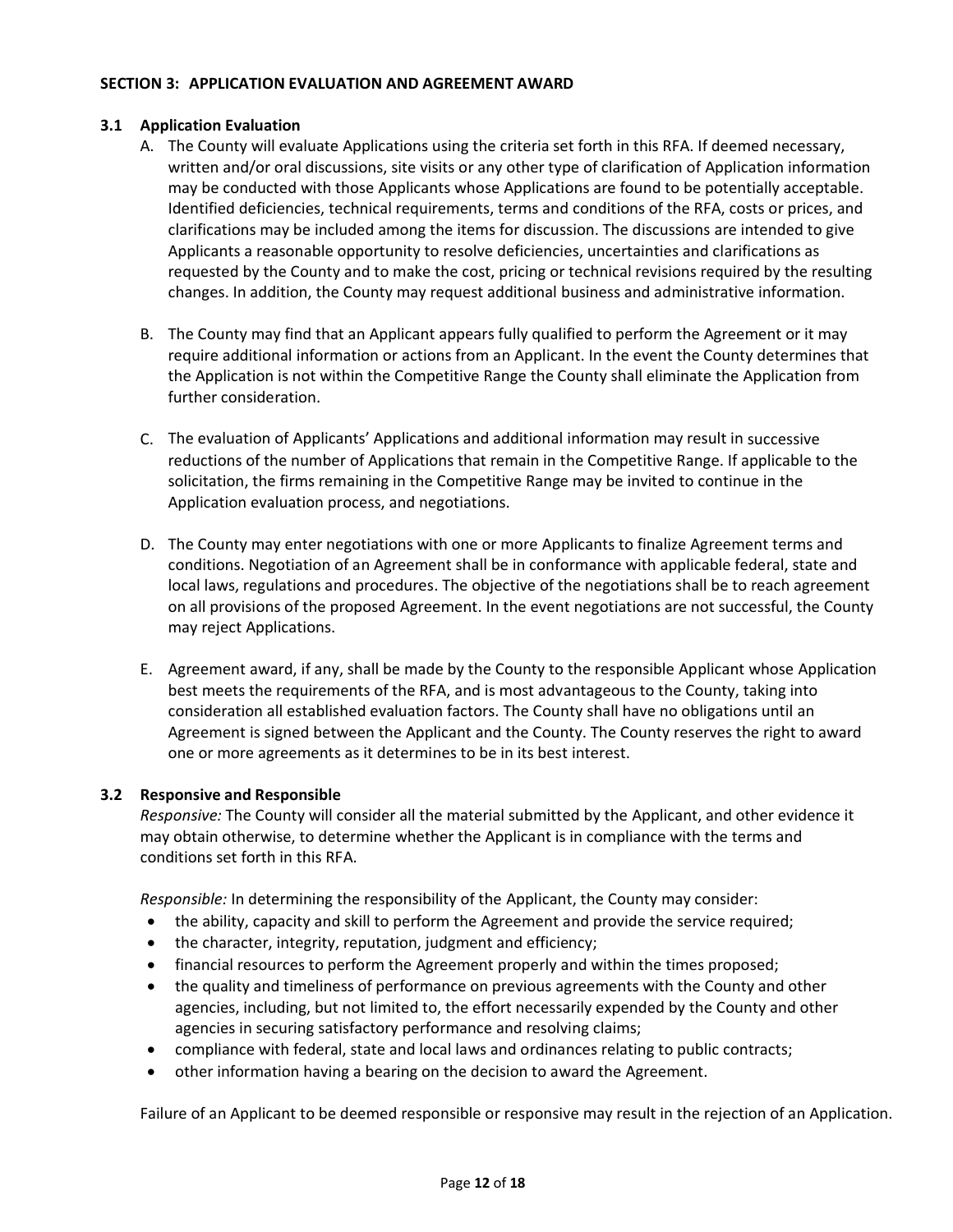## **3.3 Financial Resources and Auditing**

If requested by the County, prior to the award of an Agreement, the Applicant shall submit proof of adequate financial resources available to carry out the execution and completion of work required by this Agreement.

King County reserves the right to audit the Recipient throughout the term of this Agreement to assure the Recipient's financial fitness to perform and comply with all terms and conditions contained within this Agreement. King County will be the sole judge in determining the Recipient's financial fitness in carrying out the terms of this Agreement.

# **3.4 Evaluation Criteria and Application Scoring**

Applications will be reviewed and evaluated by a committee of Application Evaluators. The process for choosing projects will include evaluation of the narrative and accompanying documents. Below are the criteria that will be used by the review committee during the evaluation/review process**.** 

| <b>Evaluation Criteria</b> |                                                                                                                                                                                                                                                                                                        | <b>Weights</b> | <b>Max Points</b> |
|----------------------------|--------------------------------------------------------------------------------------------------------------------------------------------------------------------------------------------------------------------------------------------------------------------------------------------------------|----------------|-------------------|
|                            | <b>Reviving the Creative Economy</b> $-$ Applicants must show that they are putting<br>people in the industry back to work, including musicians, artists, performers,<br>vendors, festival and event suppliers, etc.                                                                                   | 30%            | 30                |
|                            | Equity and Inclusion - Applicants must show that they are inclusive of<br>community needs and employment opportunities for all sectors of our society<br>(e.g., diverse representation in leadership, board, and staff teams; event is<br>executed in or serves a historically underserved community). | 20%            | 20                |
|                            | <b>Continuity</b> - The applicant has demonstrated an ability and a plan to continue<br>to provide festivals and events in 2022.                                                                                                                                                                       | 15%            | 15                |
| lo.                        | Fiscal Impact - Applicants must demonstrate a revenue loss due to COVID-19<br>and explain how the relief grant will contribute to reopening. If cancellations<br>were made in 2020 and/or 2021 due to COVID-19, provide documentation of<br>economic impact compared to 2019.                          | 35%            | 35                |
|                            | TOTAL                                                                                                                                                                                                                                                                                                  |                | 100               |

- Applications that score 70-100 points will be prioritized for funding.
- Applications that score 40-69 points may receive funding subject to availability.
- Applications that score 0-39 points will not be awarded funding unless, in aggregate, applications received in response to the solicitation are under the total amount available for this grant opportunity.
- In the event multiple applications get the same score, their prioritization relative to each other will be determined by comparing their fiscal need and impact to the community.

Review team members will assign scores using the following scale:

| Below Average $(0-3)$ : The application does not address or only minimally addresses the requirements. The |  |
|------------------------------------------------------------------------------------------------------------|--|
| application does not demonstrate an acceptable level of understanding of the                               |  |
| requirements or ability to comply with the requirements.                                                   |  |
| Average $(4-6)$ : The application shows an acceptable level of understanding and/or experience with the    |  |
| requirements. Sufficient detail is provided to be considered as meeting the                                |  |
| requirements.                                                                                              |  |
| Above Average (7-10): The application is thorough and complete and demonstrates firm understanding of the  |  |
| program concepts and requirements.                                                                         |  |

A score of zero (0) on any scored requirement may cause the entire application to be eliminated from further consideration.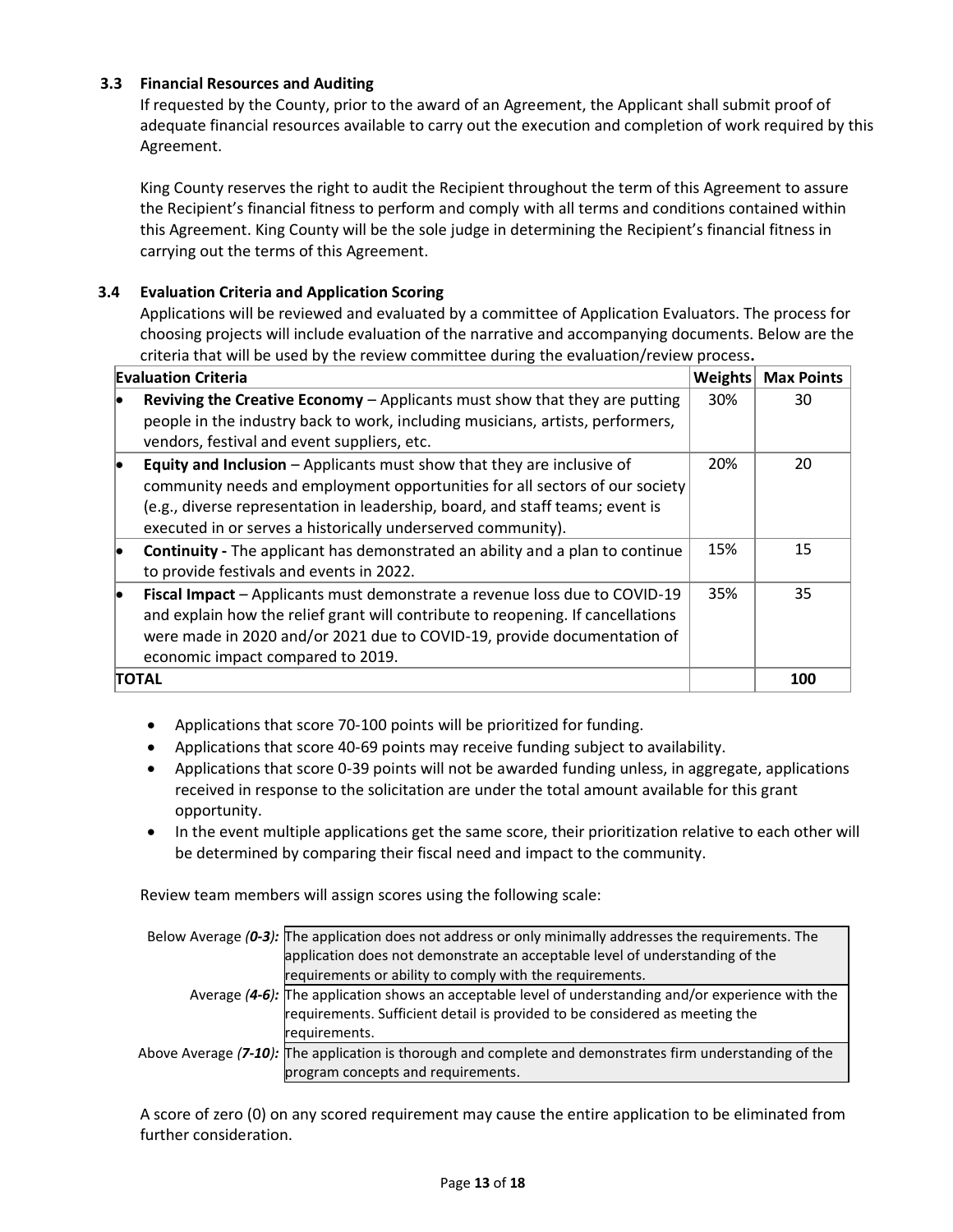## **3.5 Public Disclosure of Applications**

This procurement is subject to the Washington Public Records Act, RCW (Revised Code of Washington) 42.56 et seq. Applications submitted under this RFA shall be considered public documents unless the documents are exempt under the public disclosure laws. After a decision to award the agreement has been made, the Applications shall be available for inspection and copying by the public.

If an Applicant considers any portion of its Application to be protected under the law, the Applicant shall clearly identify each such portion with words such as "CONFIDENTIAL," "PROPRIETARY" or "BUSINESS SECRET." If the County determines that the material is not exempt from public disclosure law, the County will notify the Applicant of the request and allow the Applicant ten (10) Days to take whatever action it deems necessary to protect its interests. If the Applicant does not take such action within said period, the County will release the portions of the Application deemed subject to disclosure. By submitting an Application, the Applicant assents to the procedure outlined in this subsection and shall have no claim against the County on account taken under such procedure.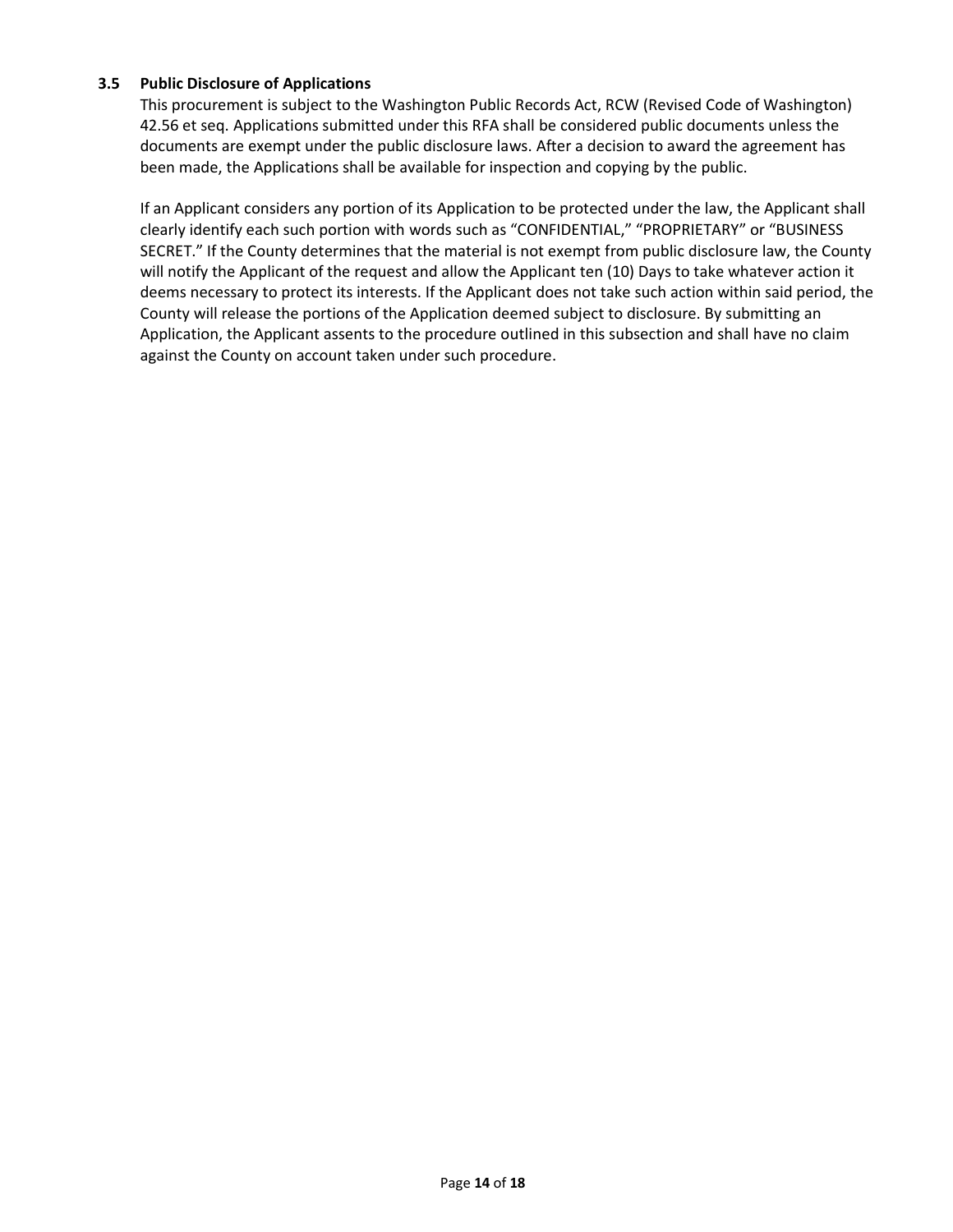#### **APPENDIX A – APPLICATION QUESTIONS**

# **Festival and Events Application**

#### **Part I – Identification of Applicant**

- Large or small event? (large = an annual operating budget of \$250,000 and more, small = an operating budget under \$250,000).
- Full name of festival or event
- Festival or event organization's name (Only festival and event "owners" can apply)
- Type of organization (Non-profit, for profit, Chamber, City, Tourism organization)
- Mailing address
- City, State, Zip Code
- Person to contact
- Contact telephone number and email address
- Festival or event website, if applicable

## **Part II – General Event Information**

- Type of event (check all that apply)
	- o Festival
	- o Street Fair
	- o Lifestyle event (running, triathlons, etc.)
	- o Art fair
	- o Music festival
	- o Civic celebration
	- o Cultural/heritage event
	- o Holiday event
	- o Film festivals
- Number of musicians, artists, and performers that your festival or event hires
	- $0 \t 1 10$
	- $0 10 20$
	- $\circ$  20 40
	- $O$  40-70
	- $0$  70 100
	- $\circ$  100 200
	- o Over 200
- Number of event/festival workers your festival or event hires
	- $\circ$  1-10
	- $0 10 20$
	- $O$  20-40
	- $O$  40-70
	- o 70-100
	- o 100-200
	- o Over 200
- Number of vendors that participate in your festival or event and budget
	- $0 1 10$
	- o 10-20
	- $O$  20-40
	- o 40-70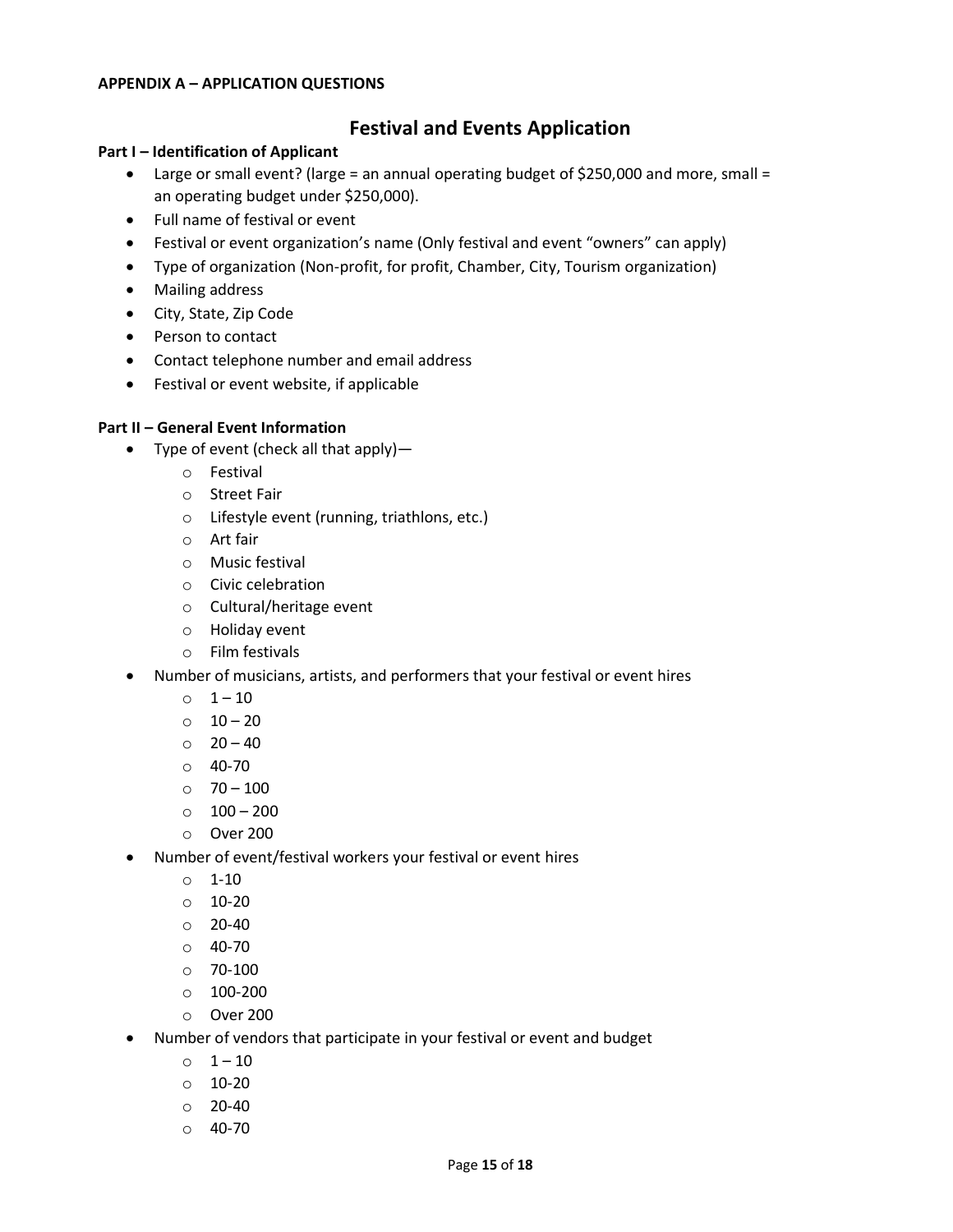- $\circ$  70-100
- o 100-200
- o Over 200

# **Part III – Specific Event Information**

- Was your live festival or event cancelled at least once due to COVID-19?
- What were the dates of your last live completed event?
- What were/will be your festival or event dates in 2021 and 2022?
- Please clearly state your organization's plans to remain operating and providing festivals and events throughout 2022.
- Will your festival or event be held in person and live?
- Is your festival or event open to the general public?
- How many spectators or participants do you anticipate?
- Please explain any additional COVID-related expenses you anticipate. Will you have additional expenses due to COVID-19? COVID-19 Security officer and additional security? Will you operate at reduced capacity? Will you have expense for onsite COVID testing? Will you have to purchase additional products such as hand sanitizer? Will you have expense for COVID-19 cleaning purposes?
- Describe how your festival or event impacts the community and is inclusive of community needs and employment needs for all sectors of our society (e.g., diverse representation in leadership, board, and staff teams; event is executed in or services a historically underserved community).

# **Part IV – Funding Questions**

- Festival or event 2019 budget (income)
	- $\circ$  \$0 \$50,000
	- $\circ$  \$50,000 \$200,000
	- $\circ$  \$200,000 \$500,000
	- $\circ$  \$500,000 \$1 million
	- $\circ$  \$1 million plus
- Festival or event 2019 budget (expense)
	- $\circ$  \$0 \$50,000
	- $\circ$  \$50,000 \$200,000
	- $\circ$  \$200,000 \$500,000
	- $\circ$  \$500,000 \$1 million
	- o \$1 Million Plus
- Festival or event 2020 budget (income)
	- $\circ$  \$0 \$50,000
	- $\circ$  \$50,000 \$200,000
	- $\circ$  \$200,000 \$500,000
	- o \$500,000 \$1 million
	- o \$1 million plus
- Festival or event 2020 budget (expense)
	- $\circ$  \$0 \$50,000
	- $\circ$  \$50,000 \$200,000
	- $\circ$  \$200,000 \$500,000
	- o \$500,000 \$1 million
	- o \$1 Million Plus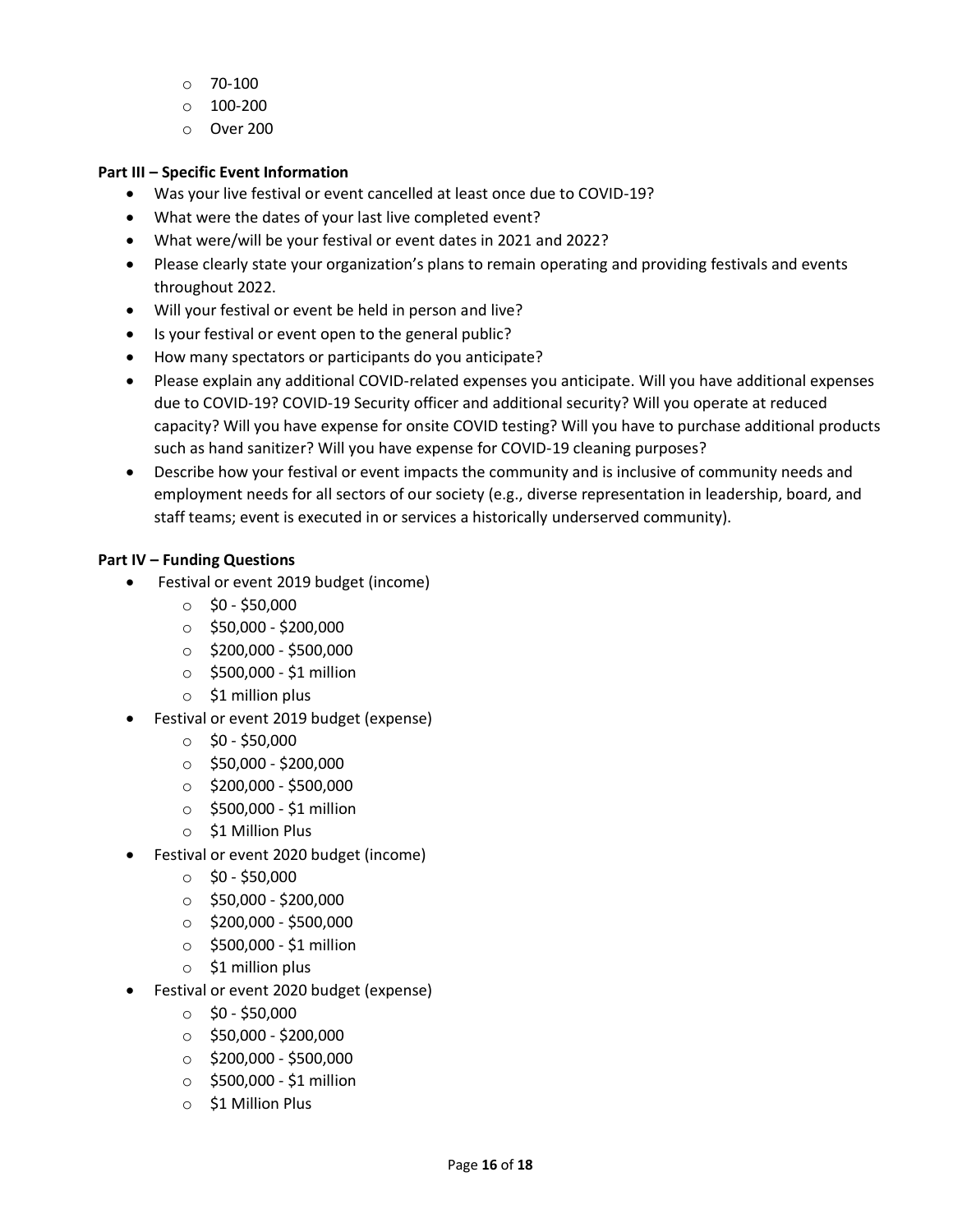- Amount of money lost from 2019 to 2020 *(If selected for award you will be asked to submit 2019 and 2020 Form 990s or Form 1040s to demonstrate gross revenue loss).*
	- $\circ$  \$0 \$25,000
	- $\circ$  \$25,000 \$50,000
	- $\circ$  \$50,000 \$100,000
	- $\circ$  \$100,000 \$250,000
	- $\circ$  \$250,000 \$500,000
	- o Over \$500,000
- Using the above demonstrated revenue loss how much money are you requesting? Please provide a narrative of how you arrived at the estimated amount.
- How much revenue do you anticipate your festival or event will generate in 2021/2022?
- Explain why your festival or event needs funding assistance and how relief funds will contribute to reopening (staff, musicians, artists, and other creative performers, event workers, vendors, suppliers, and other operations)
- Have you already received, or have you applied to receive, any other relief funding? We need to know if you have already or intend to apply for other COVID-19 relief funding because we can only assist with unfunded loss due to the COVID-19 pandemic. For example, this funding could include federal/state/local grant, SVOG Shuttered Venue Operator Grant, subsidized loan, insurance policies of any type of coverage, any reimbursement or relief program, or Paycheck Protection Program "PPP") Please explain and include:
	- Date of application or receipt of funds;
	- Awarding organization, and;
	- Award amount.
	- Were these funds reported as revenue on your 2020 IRS return?